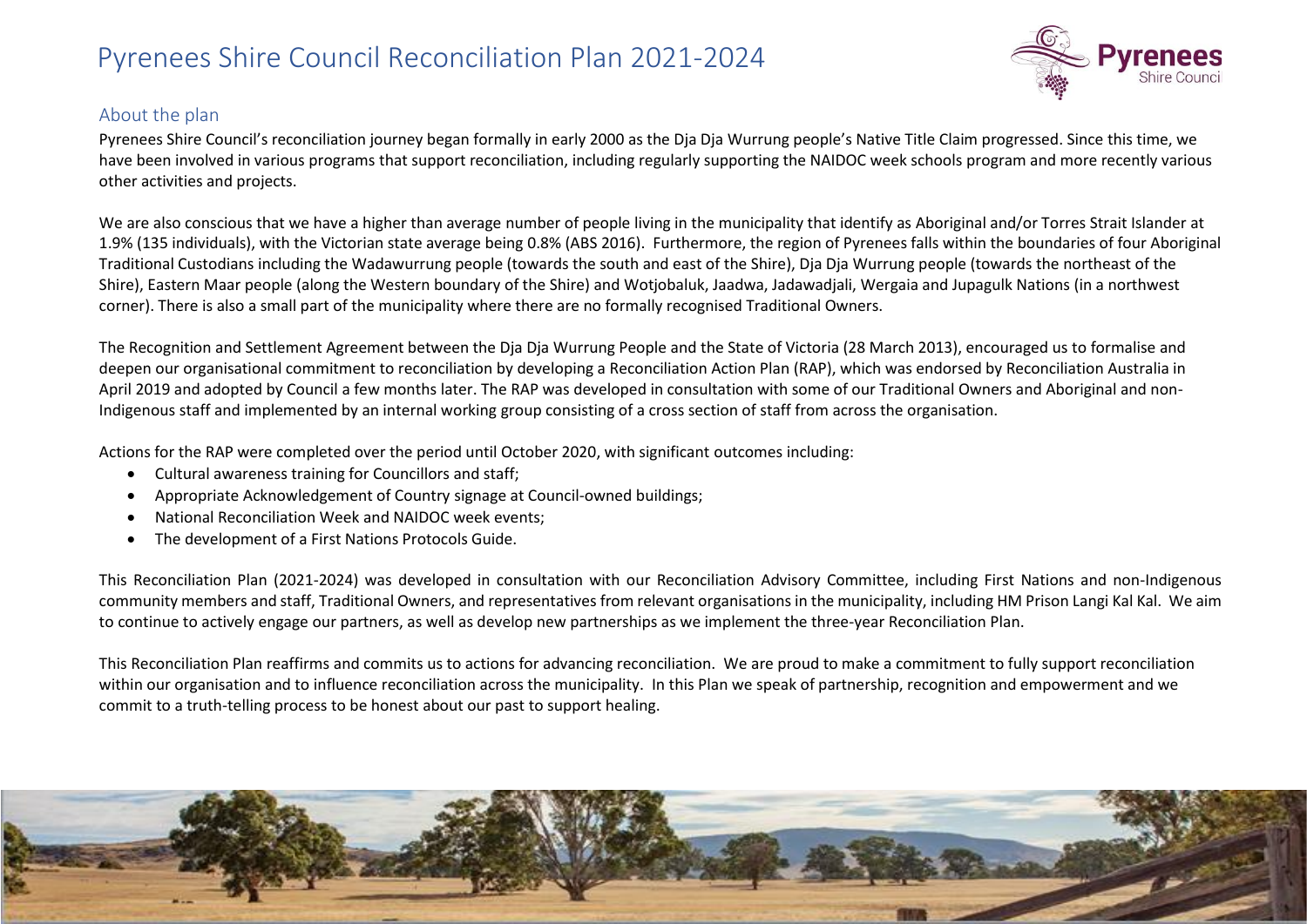

#### Theme 1 – Partnership

Aim: Collaboration with key local partners to guide us on our reconciliation journey.

#### Objectives:

- Demonstrate our commitment
- Invest in our partnerships
- Be a strong and unified partner

| <b>Objective</b> |                            | <b>Action</b>                                                                                 | Implementation |
|------------------|----------------------------|-----------------------------------------------------------------------------------------------|----------------|
| 1.1              | Demonstrate our commitment | 1.1.1                                                                                         | Ongoing - Meet |
|                  |                            | <b>Reconciliation Advisory Committee</b>                                                      | twice yearly   |
|                  |                            | Form the Pyrenees Reconciliation Advisory Committee to inform and support the roll out of the |                |
|                  |                            | Reconciliation Plan.                                                                          |                |
|                  |                            | 1.1.2                                                                                         | Ongoing        |
|                  |                            | <b>Local Government Reconciliation Network</b>                                                |                |
|                  |                            | Participate in the Central Victorian Local Government Reconciliation Network to inform the    |                |
|                  |                            | delivery of best practice activities that support reconciliation.                             |                |
|                  |                            | 1.1.3                                                                                         | 2021           |
|                  |                            | <b>Governance and Reporting Structure</b>                                                     |                |
|                  |                            | Develop a framework for the Reconciliation Plan that provides a structure for implementing,   |                |
|                  |                            | reporting, monitoring and reviewing the plan.                                                 |                |
|                  |                            | 1.1.4                                                                                         | 2022           |
|                  |                            | Embed reconciliation throughout the organisation                                              |                |
|                  |                            | Develop a mechanism to incorporate appropriate First Nations input in the review of Council   |                |
|                  |                            | Plans and policy documents                                                                    |                |
| 1.2              | Invest in our partnerships | 1.2.1                                                                                         | Ongoing        |
|                  |                            | Dja Dja Wurrung Clans Aboriginal Corporation (DDWCAC) - Continue to meet our responsibilities |                |
|                  |                            | under the DDWCAC Recognition and Settlement Agreement (2013) in relation to initiatives and   |                |
|                  |                            | works undertaken within DDWCAC's prescribed Recognition and Settlement Agreement area.        |                |

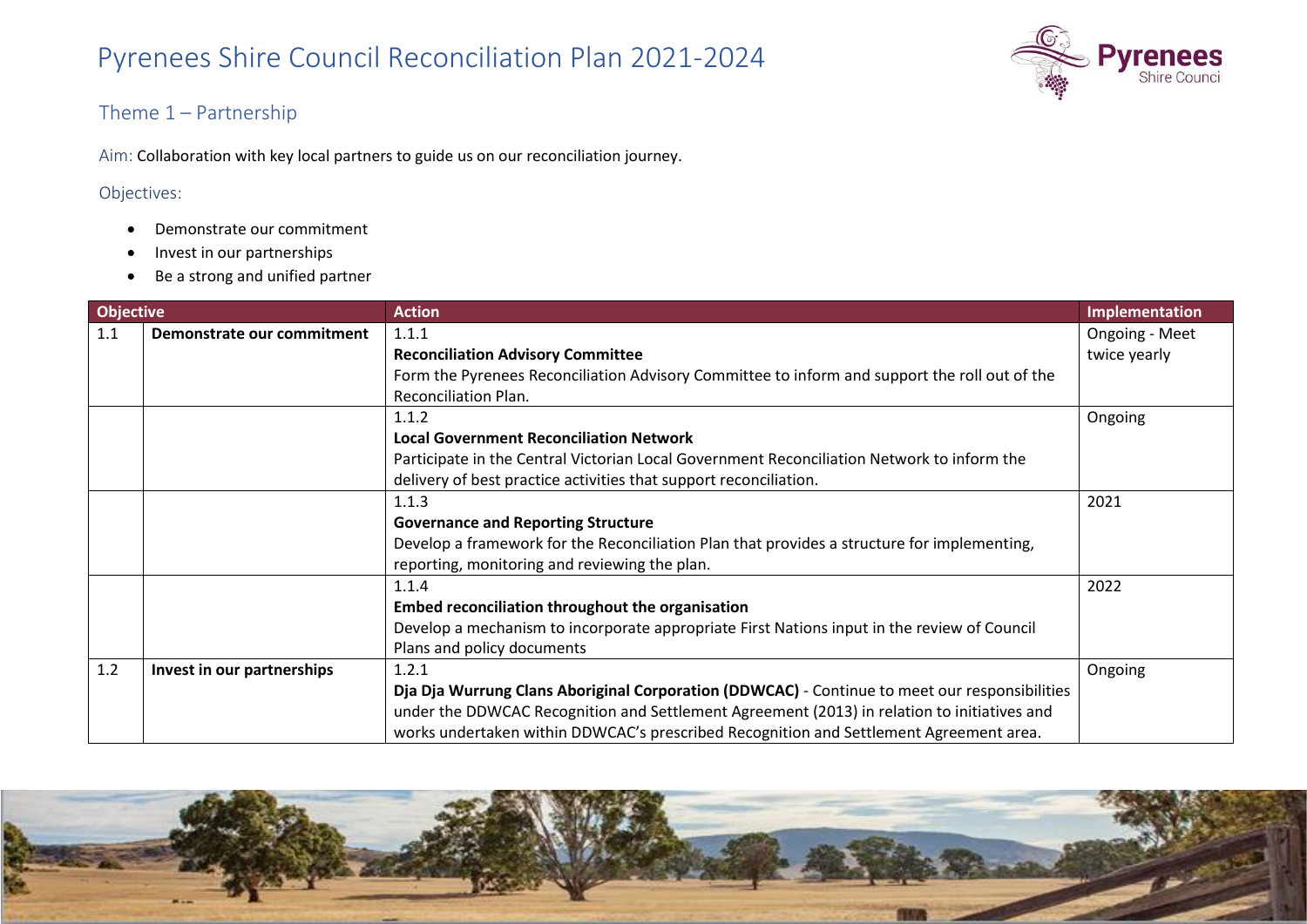

Theme 1 – Partnership cont.

| <b>Objective</b> |                                 | <b>Action</b>                                                                                     | Implementation |
|------------------|---------------------------------|---------------------------------------------------------------------------------------------------|----------------|
|                  |                                 | 1.2.2                                                                                             | Ongoing        |
|                  |                                 | Wadawurrung Traditional Owners Aboriginal Corporation (WTOAC) - Work with WTOAC to                |                |
|                  |                                 | support the implementation of the Wadawurrung Country Plan.                                       |                |
| 1.3              | Be a strong and unified partner | 1.3.1                                                                                             | 2021           |
|                  |                                 | <b>Acknowledgement of Country</b>                                                                 |                |
|                  |                                 | Finalise the development of, and implement and communicate a cultural protocol resource for       |                |
|                  |                                 | Welcomes to Country and Acknowledgements of Country                                               |                |
|                  |                                 | 1.3.2                                                                                             | Ongoing        |
|                  |                                 | <b>Cultural awareness training</b>                                                                |                |
|                  |                                 | Deliver regular Aboriginal and Torres Strait Islander cultural awareness training for all Council |                |
|                  |                                 | staff and Councillors (including Cultural Heritage Tours).                                        |                |

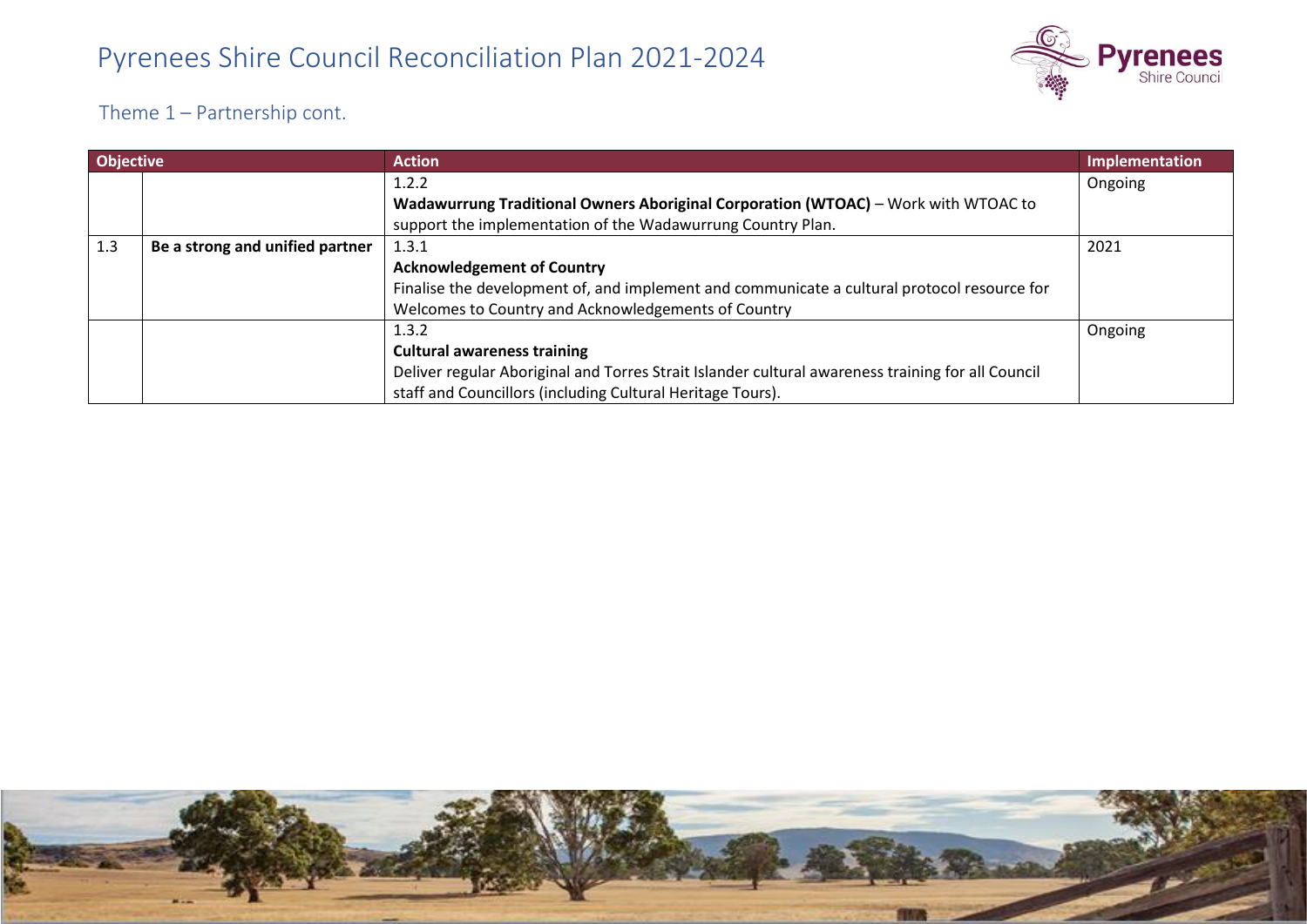

#### Theme 2 – Recognition

Aim: Understand, acknowledge and protect our local history, and celebrate and respectfully utilise local cultural knowledge.

#### Objectives:

- Acknowledge our history and enable truth telling
- Celebrate culture
- Protect our history
- Value and utilise knowledge

| <b>Objective</b> |                             | <b>Action</b>                                                                                         | <b>Implementation</b> |
|------------------|-----------------------------|-------------------------------------------------------------------------------------------------------|-----------------------|
| 2.1              | Acknowledge our history and | 2.1.1                                                                                                 | Annually - 27 May-    |
|                  | enable truth telling        | <b>National Reconciliation Week</b>                                                                   | 3 June                |
|                  |                             | Develop an annual program for National Reconciliation Week - focussing on a flagship event            |                       |
|                  |                             | e.g. partner with local schools.                                                                      |                       |
|                  |                             | 2.1.2                                                                                                 | Annually - first full |
|                  |                             | <b>NAIDOC Week</b>                                                                                    | week in July          |
|                  |                             | Develop an annual program for NAIDOC – focussing on a flagship event e.g. Flag raising, art           |                       |
|                  |                             | exhibitions, etc.                                                                                     |                       |
|                  |                             | 2.1.3                                                                                                 | Annually              |
|                  |                             | 26 January                                                                                            |                       |
|                  |                             | Ensure a respectful acknowledgement of Australia's history on 26 January events. Include              |                       |
|                  |                             | Traditional Owners where possible.                                                                    |                       |
|                  |                             | 2.1.4                                                                                                 | Annually              |
|                  |                             | Investigate opportunities to deliver a series of public 'truth telling' talks/discussions to enable a |                       |
|                  |                             | greater understanding of Aboriginal people's experiences (past and present).                          |                       |
|                  |                             | 2.1.5                                                                                                 | Ongoing               |
|                  |                             | Provide awareness of the three fronts of the Uluru Statement from the Heart - Voice, Treaty           |                       |
|                  |                             | and Truth to promote healing and peace.                                                               |                       |

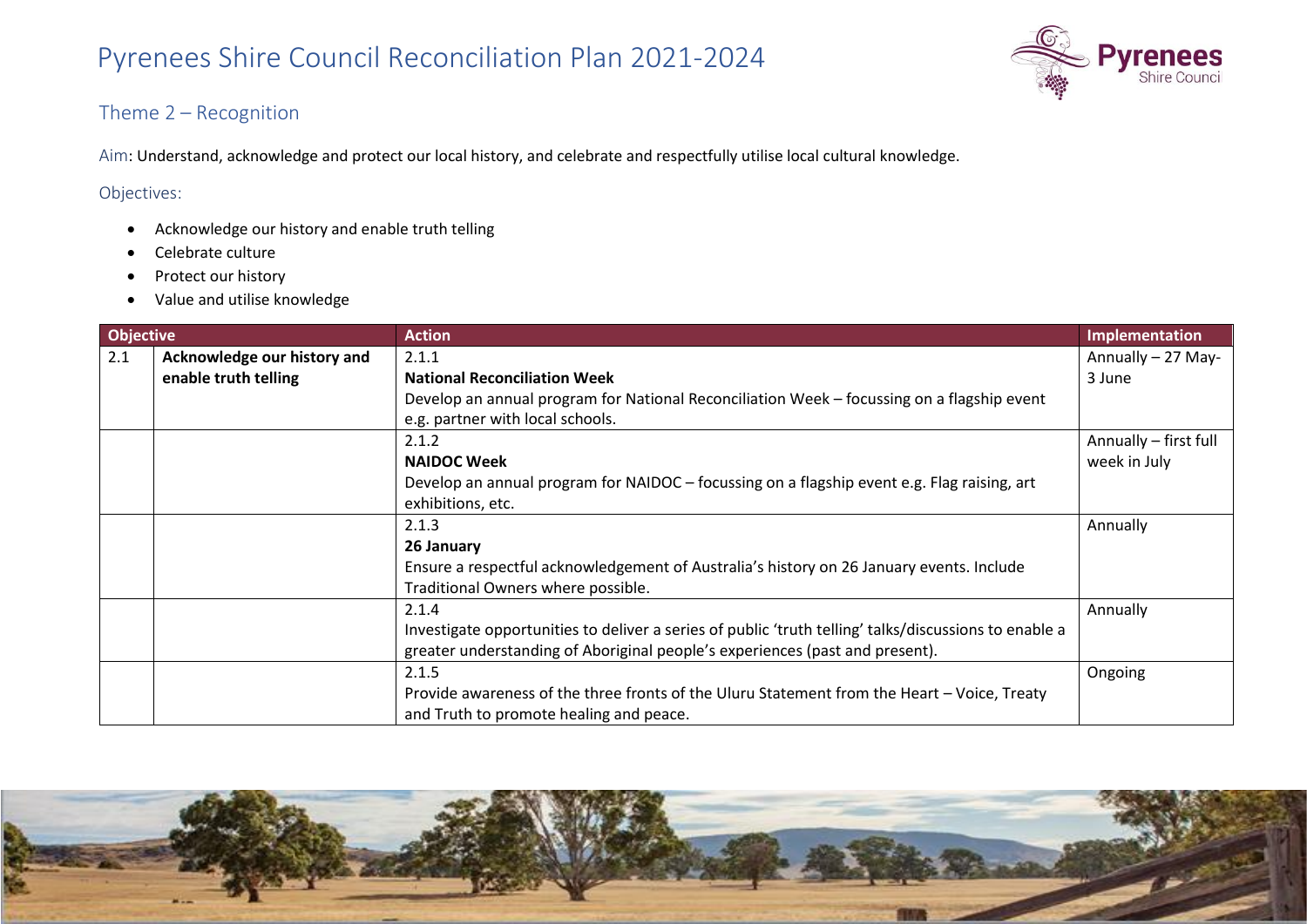

Theme 2 – Recognition cont.

| <b>Objective</b> |                            | <b>Action</b>                                                                                  | Implementation |
|------------------|----------------------------|------------------------------------------------------------------------------------------------|----------------|
| 2.2              | <b>Celebrate Culture</b>   | 2.2.1                                                                                          | 2022           |
|                  |                            | <b>Aboriginal Flags</b>                                                                        |                |
|                  |                            | Explore opportunities to display the Aboriginal flags permanently at more sites throughout the |                |
|                  |                            | municipality.                                                                                  |                |
|                  |                            | 2.2.2                                                                                          | 2021           |
|                  |                            | <b>Aboriginal Maps</b>                                                                         |                |
|                  |                            | Display Aboriginal language maps at each of our Resource Centres.                              |                |
|                  |                            | 2.2.3                                                                                          | 2023           |
|                  |                            | Aboriginal arts and gardens                                                                    |                |
|                  |                            | Explore opportunities to use public spaces to celebrate Traditional Owner heritage and culture |                |
|                  |                            | through art and native plantings.                                                              |                |
|                  |                            | 2.2.4                                                                                          | 2021           |
|                  |                            | <b>Aboriginal Signage</b>                                                                      |                |
|                  |                            | Develop a Corporate Signage Policy to incorporate Acknowledgement of Country at all new        |                |
|                  |                            | Council developments.                                                                          |                |
|                  |                            | Update signage at municipal boundaries to incorporate Acknowledgement of Country.              |                |
| 2.3              | <b>Protect our history</b> | 2.3.1                                                                                          | Ongoing        |
|                  |                            | <b>Land Management</b>                                                                         |                |
|                  |                            | Comply with legislation and agreements in relation to public and private land management       |                |
|                  |                            | including the Land Use Activity Agreement and the Aboriginal Heritage Act 2006 (RSA-A).        |                |
|                  |                            | 2.3.2                                                                                          | Ongoing        |
|                  |                            | <b>Strategic Planning</b>                                                                      |                |
|                  |                            | Encourage the use of the strategic planning tools and methods to recognise and protect places  |                |
|                  |                            | of significant Aboriginal cultural heritage (RSA-K).                                           |                |

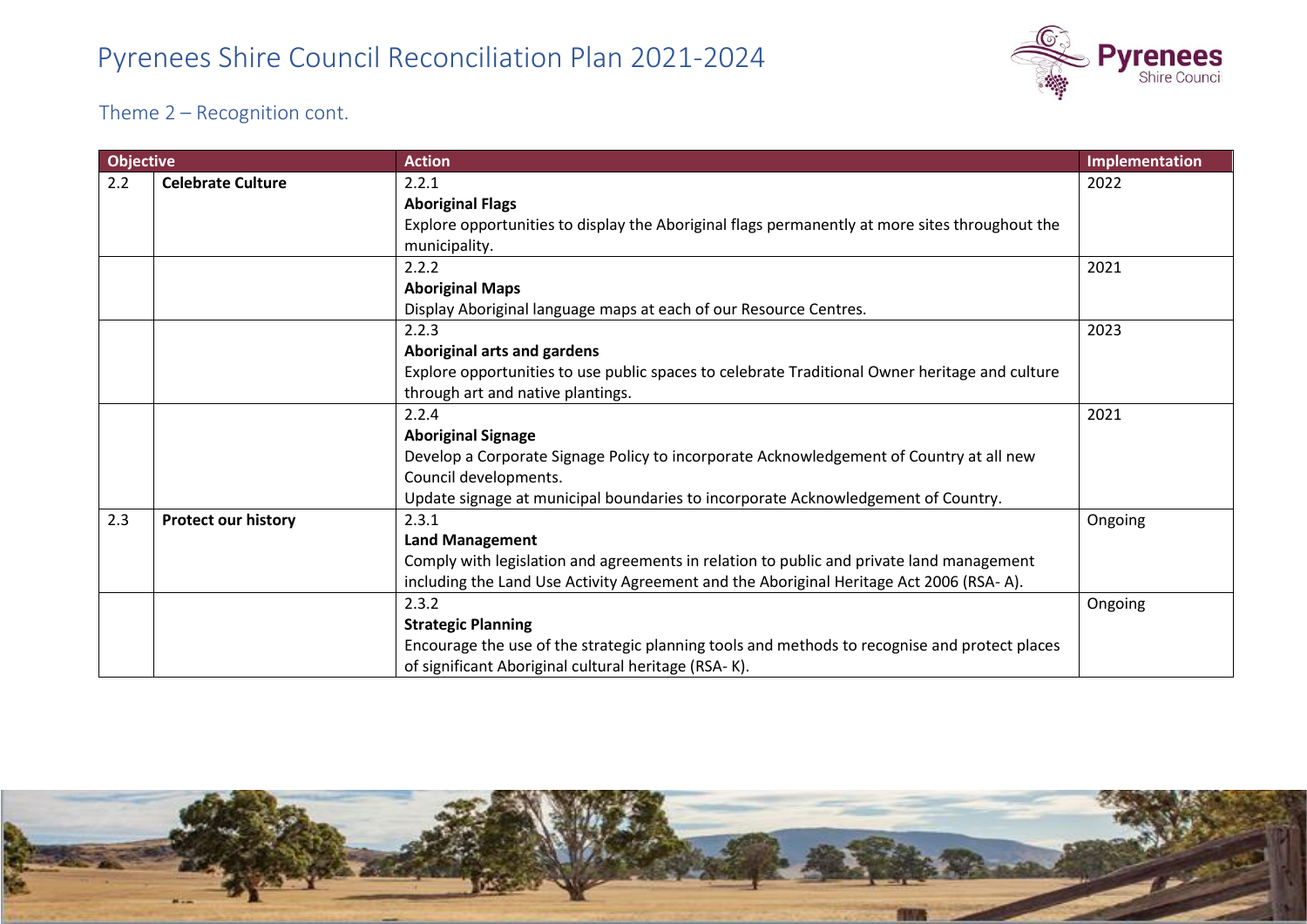

Theme 2 – Recognition cont.

| <b>Objective</b> |                             | Action                                                                                           | Implementation |
|------------------|-----------------------------|--------------------------------------------------------------------------------------------------|----------------|
|                  |                             | 2.3.3                                                                                            | Ongoing        |
|                  |                             | <b>Cultural Heritage</b>                                                                         |                |
|                  |                             | Support the ongoing management and protection of cultural heritage sites and undertake           |                |
|                  |                             | Cultural Heritage Management Plans as required with the relevant Registered Aboriginal Party     |                |
|                  |                             | $(RSA-B)$ .                                                                                      |                |
|                  |                             | 2.3.4                                                                                            | 2023           |
|                  |                             | <b>Traditional Language Place Naming</b>                                                         |                |
|                  |                             | Explore opportunities to advocate for the naming new sites, and dual naming existing             |                |
|                  |                             | significant sites within the Pyrenees Shire to include traditional language place names (RSA-H). |                |
| 2.4              | Value and utilise knowledge | 2.4.1                                                                                            | 2023           |
|                  |                             | <b>Utilise Cultural Knowledge</b>                                                                |                |
|                  |                             | Engage with DDWCAC and WTOAC in relation to the management of Council managed parks              |                |
|                  |                             | and reserves and explore opportunities to align with the goals identified in their respective    |                |
|                  |                             | Country Plans.                                                                                   |                |
|                  |                             | Engage the DDWCAC and WTOAC to perform natural resources management where                        |                |
|                  |                             | appropriate (RSA- C & E).                                                                        |                |
|                  |                             | 2.4.2                                                                                            | 2021           |
|                  |                             | <b>Indigenous Burning</b>                                                                        |                |
|                  |                             | Explore opportunities for Indigenous burning practices to be incorporated into our Fire          |                |
|                  |                             | Prevention strategies.                                                                           |                |

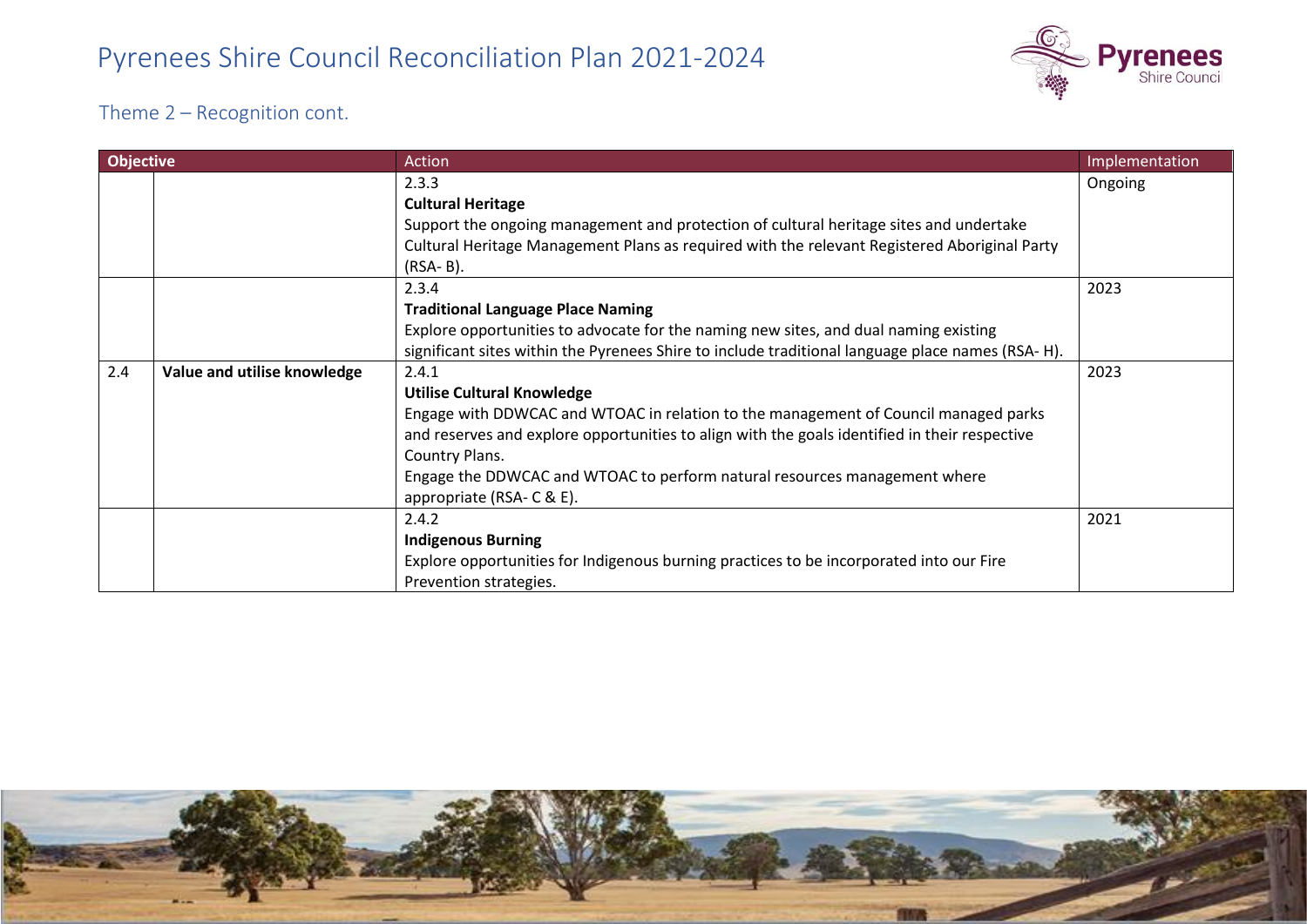

#### Theme 3 – Empowerment

Aim: Engaged and inclusive communities that embrace diversity and ensure First Nations community members thrive.

#### Objectives:

- Support self-determination
- Enhance and increase opportunities
- Engage the community in reconciliation

| <b>Objective</b> |                                   | <b>Action</b>                                                                                                                                                                                                                                                                            | Implementation |
|------------------|-----------------------------------|------------------------------------------------------------------------------------------------------------------------------------------------------------------------------------------------------------------------------------------------------------------------------------------|----------------|
| 3.1              | <b>Support self-determination</b> | 3.1.1<br><b>Employment</b><br>Update the Recruitment Policy to incorporate and ensure culturally safe practices for Aboriginal<br>and Torres Strait Islander applicants.<br>Update the 'Pyrenees Way' to enhance cultural safety for Aboriginal and Torres Strait Islander<br>employees. | 2022           |
|                  |                                   | 3.1.2<br>Procurement<br>Update the Procurement Policy to ensure provisions for the prioritisation of Aboriginal and<br>Torres Strait Islander businesses. Update preferred contractors list accordingly.                                                                                 | 2021           |
|                  |                                   | 3.1.3<br><b>Strategic Planning</b><br>Develop protocols between Council and our partners that encourage and enable early<br>engagement, and the possible co-design of place-based planning approaches.                                                                                   | 2022           |
| 3.2              | <b>Enhance opportunities</b>      | 3.2.1<br><b>Community Vision</b><br>Ensure First Nations community members' engagement in the development of our Community<br>Vision.                                                                                                                                                    | 2021           |
|                  |                                   | 3.2.2<br><b>Early Childhood Services</b><br>In partnership with the Department of Education and Training review the cultural safety of the<br>Maternal and Child Health service and implement recommendations of the review.                                                             | 2021           |